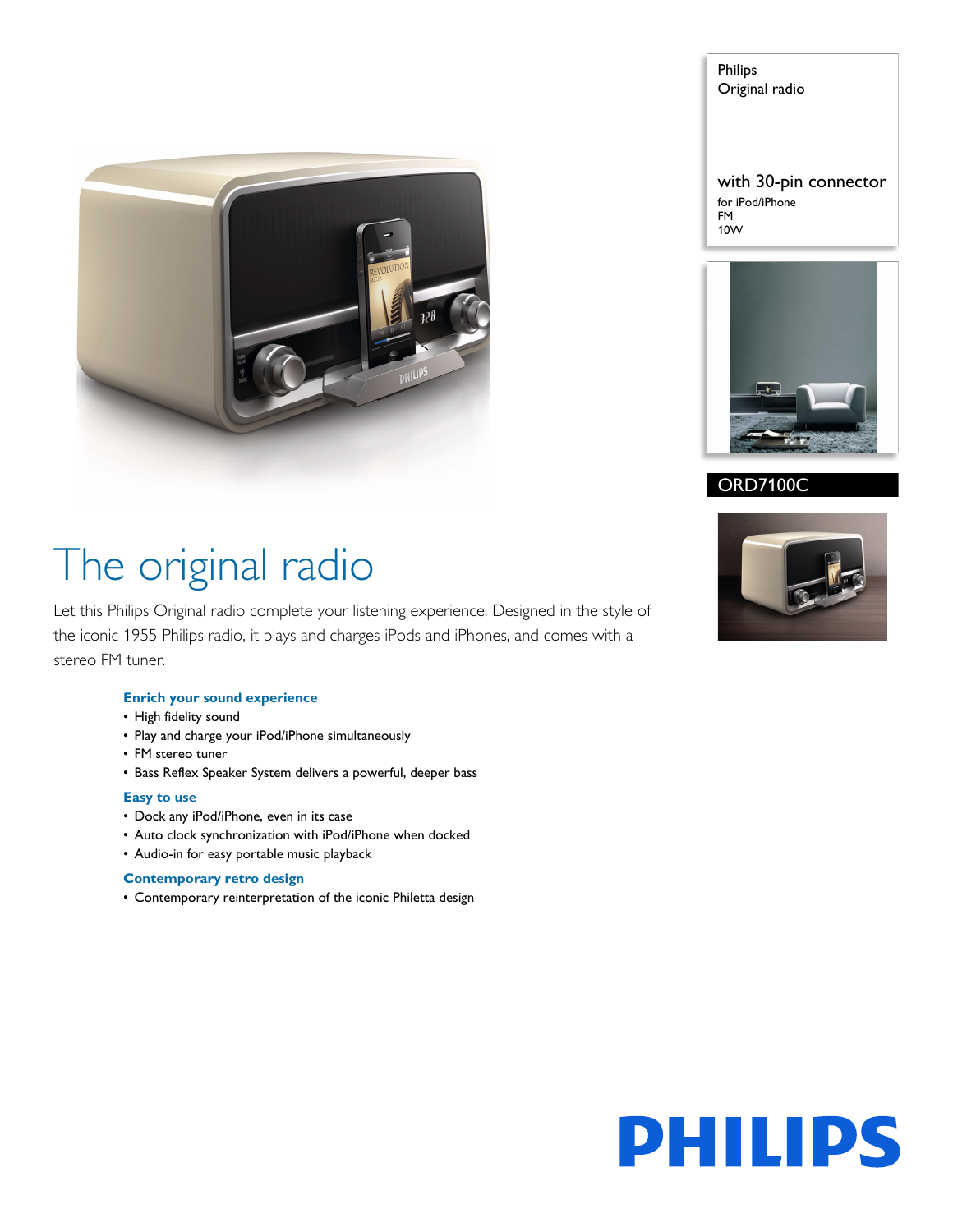### ORD7100C/37

## **Highlights**

#### **Play & charge your iPod/iPhone**



Enjoy your favorite MP3 music while charging your iPod/iPhone! The dock lets you connect your portable device directly to the Docking entertainment system so you can listen to your favorite music in superb sound. It also charges your iPod/iPhone while it plays so you can enjoy your music and not have to worry about your portable player battery running out. The Docking entertainment system automatically charges your portable device while it is docked.

#### **Bass Reflex Speaker System**



Bass Reflex Speaker System delivers a deep bass experience from a compact loudspeaker box system. It differs from a conventional loudspeaker box system in the addition of a bass pipe that is acoustically aligned to the woofer to optimize the low frequency roll-off of the system. The result is deeper controlled bass and lower distortion. The system works by resonating the air mass in the bass pipe to vibrate like a conventional woofer. Combined with the response of the woofer, the system extends the overall low frequency sounds to create a whole new dimension of deep bass.

#### **Dock iPod/iPhone in its case**



Smartly designed spring-loaded docking port effortlessly accommodates any iPod or iPhone, without special adaptors. What's more, it works even when most protective cases are on – just dock your iPod or iPhone as it is. Now you can truly have fuss-free enjoyment of your music.

#### **Auto clock synchronization**



When connect and dock, this docking system will automatically synchronize the clock with your iPod/iPhone within a few seconds. With this convenient feature, you do not need to set the time manually.

### **AUDIO-IN (3.5mm)**



Make one easy connection and enjoy all your music from portable devices and computers. Simply plug your device to the AUDIO-IN (3.5 mm) port on your Philips set. With computers, the connection is typically made from the headset output. Once linked, you can enjoy your entire music collection directly, on a set of superior speakers. Philips simply delivers better sound.